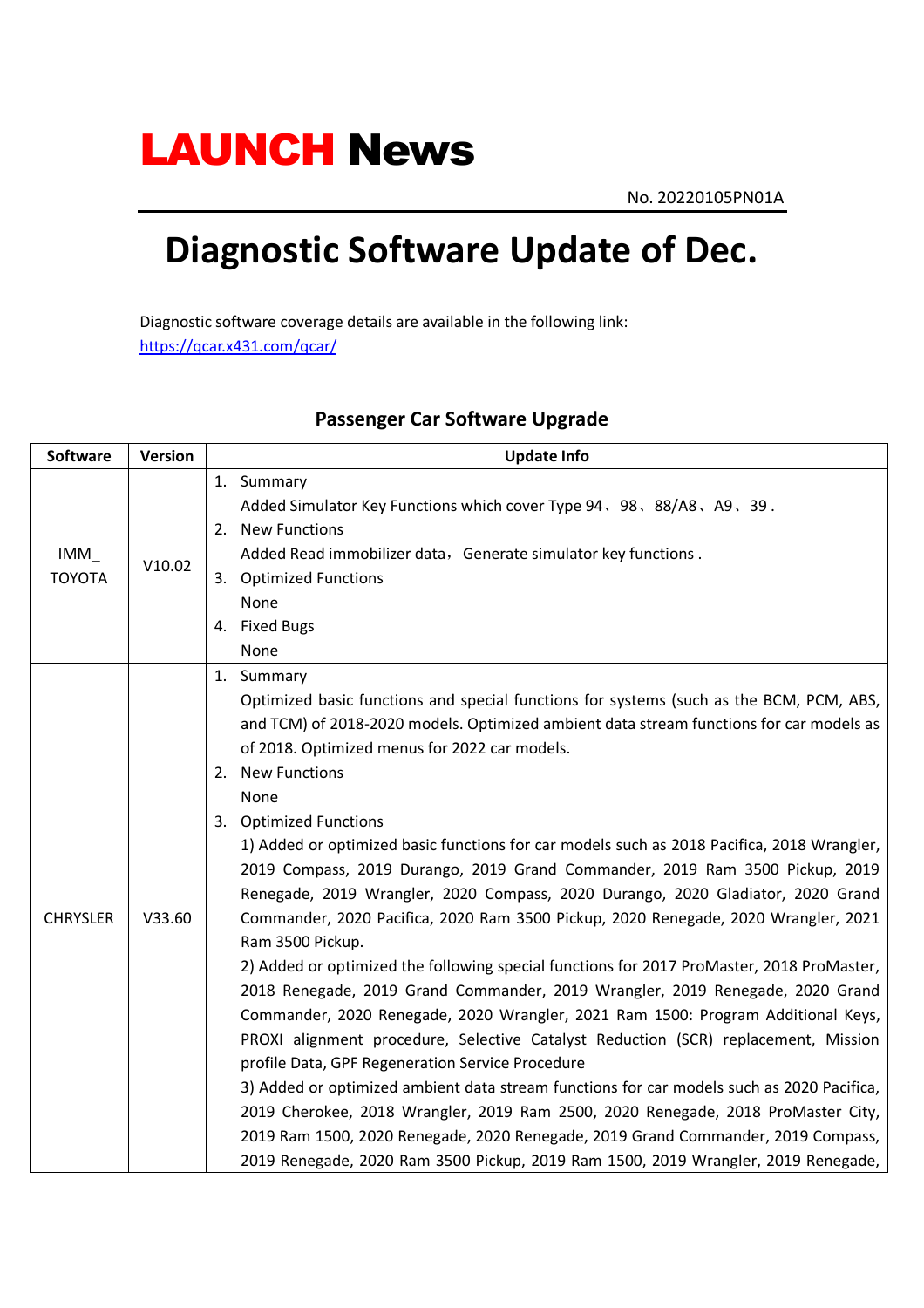|                   |        | 2019 renegade, 2020 Cherokee, 2019 300.                                                      |
|-------------------|--------|----------------------------------------------------------------------------------------------|
|                   |        | 4) Added or optimized menus for car models such as 2022 Ram 3500 Pickup, Ram 3500 Cab        |
|                   |        | Chassis, Ram 3500 Cab Chassis 10K, Ram 2500, Ram 4500/5500, Ram 1500, Ram 1500,              |
|                   |        | Ram(Mexico), Wrangle, Gladiator, Cherokee, Challenger, Charger, 300, Compass, Durango,       |
|                   |        | Grand Cherokee.                                                                              |
|                   |        | 4. Fixed Bugs                                                                                |
|                   |        | None                                                                                         |
|                   |        | 1. Summary                                                                                   |
|                   |        | Added basic functions and optimized special functions for some car models.                   |
|                   |        | <b>New Functions</b><br>2.                                                                   |
|                   |        | Added basic functions for all systems of EK-X / EK-WAGON (B3#), EK-X-SPACE / EK-SPACE        |
|                   |        | (B3#).                                                                                       |
|                   |        | 3. Optimized Functions                                                                       |
| <b>MITSUBISHI</b> | V34.00 | 1) Optimized the blind spot radar calibration function for OUTLANDER, etc.                   |
|                   |        | 2) Optimized the image calibration function for the lane keeping system of Mitsubishi.       |
|                   |        | 3) Optimized special functions and the coding function for the immobilizer system of some    |
|                   |        | car models.                                                                                  |
|                   |        | 4. Fixed Bugs                                                                                |
|                   |        | 1) Rectified the lateral acceleration sensor calibration failure for some Mitsubishi models. |
|                   |        | 2) Fixed the DTC display bug for the engine system of old Mitsubishi models.                 |
|                   |        | 1. Summary                                                                                   |
|                   |        | Support the anti-theft function of 750,750(Export), X30(Export),529                          |
|                   |        | <b>New Functions</b><br>2.                                                                   |
|                   |        | Support Include Remote Control Manual Matching, Body Module Matching, Engine Module          |
| IMM_HCXY          | V10.01 | Matching                                                                                     |
|                   |        | 3. Optimized Functions                                                                       |
|                   |        | None.                                                                                        |
|                   |        | <b>Fixed Bugs</b><br>4.                                                                      |
|                   |        | None                                                                                         |
|                   |        | 1.<br>Summary                                                                                |
|                   |        | Added basic functions, actuation test, and configuration function for 26 systems (including  |
|                   |        | engine, ABS, A/C, airbag, instrument panel, A/T, central control unit) of EXPRESS II and     |
|                   |        | MEGANE IV SEDAN ph2.                                                                         |
|                   |        | Optimized basic functions for 26 systems (including engine, ABS, A/C, airbag, instrument     |
|                   |        | panel, A/T, central control unit) of KOLEOS, KADJAR, MEGANE IV, KOLEOS II, ARKANA, ALPINE    |
|                   |        | A110, CAPTUR, CAPTUR II, ESPACE V, DUSTER PH3, LOGAN II/SANDERO II, NEW ZOE, TWINGO          |
| RENAULT           | V43.40 | III, TALISMAN SM6, KWID, NEW SANDERO LOGAN, TRIBER, TRAFIC III, CITY K-ZE, etc.              |
|                   |        | <b>New Functions</b><br>2.                                                                   |
|                   |        | 1) Added basic functions, actuation test, and configuration function for 26 systems          |
|                   |        | (including engine, ABS, A/C, airbag, instrument panel, A/T, central control unit) of EXPRESS |
|                   |        | II and MEGANE IV SEDAN ph2.                                                                  |
|                   |        | Optimized basic functions for 26 systems (including engine, ABS, A/C, airbag,<br>2)          |
|                   |        | instrument panel, A/T, central control unit) of KOLEOS, KADJAR, MEGANE IV, KOLEOS            |
|                   |        | II, ARKANA, ALPINE A110, CAPTUR, CAPTUR II, ESPACE V, DUSTER PH3, LOGAN II/SANDERO           |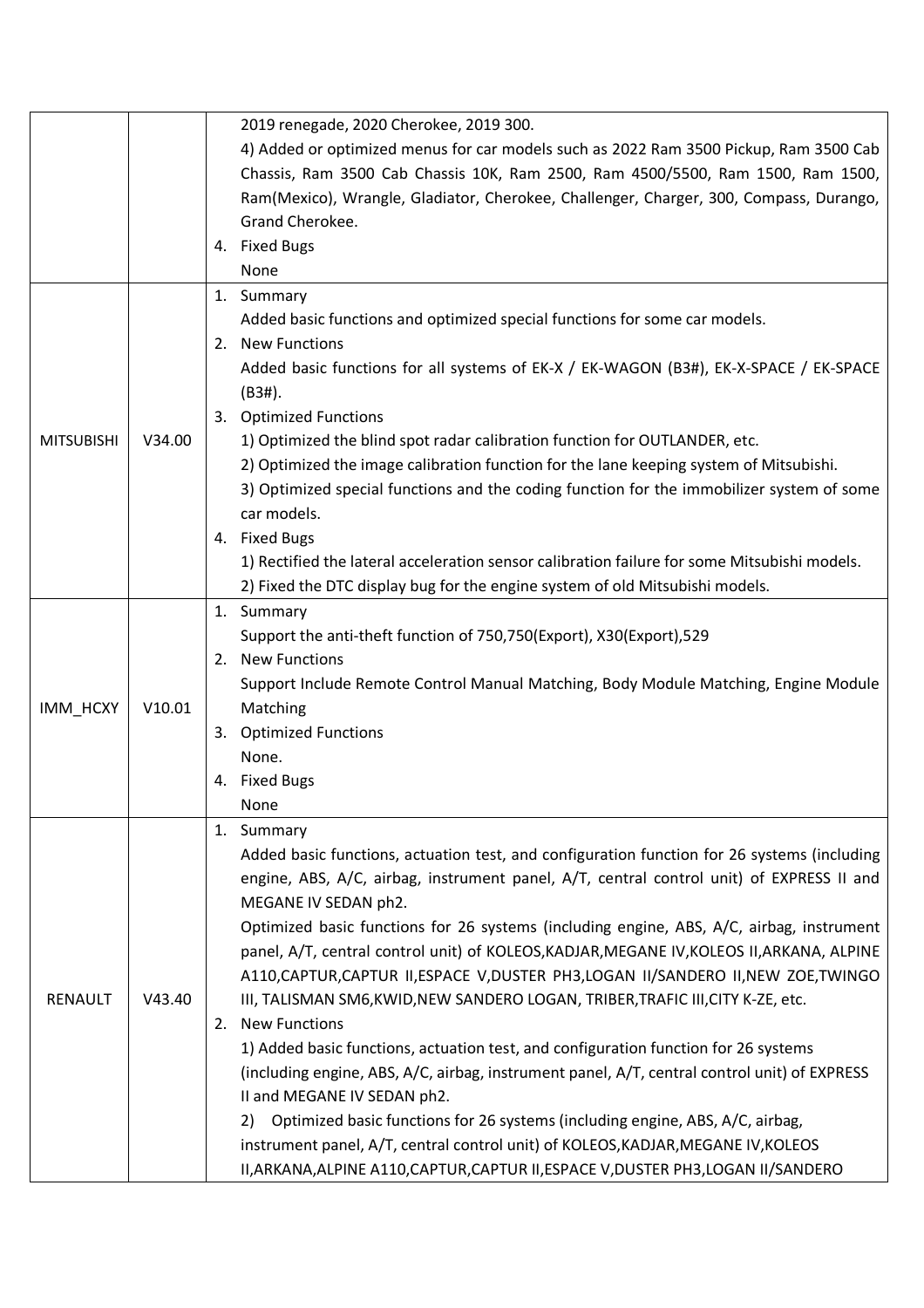|                |        | II, NEW ZOE, TWINGO III, TALISMAN SM6, KWID, NEW SANDERO LOGAN, TRIBER, TRAFIC              |
|----------------|--------|---------------------------------------------------------------------------------------------|
|                |        | III, CITY K-ZE, etc.                                                                        |
|                |        | 3. Optimized Functions                                                                      |
|                |        | None                                                                                        |
|                |        | 4. Fixed Bugs                                                                               |
|                |        | None                                                                                        |
|                |        | 1. Summary                                                                                  |
|                |        | Optimized the part numbers for MACAN, 991, 981, Cayenne, Panamera, 918 Spyder, etc.         |
|                |        | Synchronously supported system-wide diagnostic functions to the models up to 2021.          |
|                |        | <b>New Functions</b><br>2.                                                                  |
|                |        | None                                                                                        |
| <b>PORSCHE</b> | V23.90 | 3. Optimized Functions                                                                      |
|                |        | Optimized the online programming function.                                                  |
|                |        | 4. Fixed Bugs                                                                               |
|                |        | 1) Optimized the part numbers for MACAN, 991, 981, Cayenne, Panamera, 918 Spyder, etc.      |
|                |        | Synchronously supported system-wide diagnostic functions to the models up to 2021.          |
|                |        | 2) Optimized the topology diagnosis function.                                               |
|                |        | 1. Summary                                                                                  |
|                |        | Fixed the data stream reading bug for some car 500X models as of 2019, Optimized the        |
|                |        | ADAS process.                                                                               |
|                | V36.65 | 2. New Functions                                                                            |
| <b>FIAT</b>    |        | None                                                                                        |
|                |        | 3. Optimized Functions                                                                      |
|                |        | None                                                                                        |
|                |        | 4. Fixed Bugs                                                                               |
|                |        | None                                                                                        |
|                |        | 1. Summary:                                                                                 |
|                |        | Added special functions of Owner's Digital Key New Registration, Digital Key Code Reset and |
|                |        | Guest Digital Key Code Reset for Toyota Camry, Highlander, RAV4 and more models; added      |
|                |        | special functions of Owner's Digital Key New Registration, Digital Key Code Reset and Guest |
|                |        | Digital Key Code Reset for Lexus ES, LS, NX and more models; added special functions of     |
|                |        | Evaporative System Check, GPF Change, GPF Regeneration, Reading of GPF Learning Value,      |
|                |        | Writing of GPF Learning Value, Steering sensor revision, RADAR Alignment and more for       |
|                |        | ZN8; optimized diagnostic software structure.                                               |
|                |        | <b>New Functions</b><br>2.                                                                  |
| <b>TOYOTA</b>  | V50.20 | 1) Added special functions of Owner's Digital Key New Registration, Digital Key Code Reset  |
|                |        | and Guest Digital Key Code Reset for Toyota Camry, Highlander, RAV4 and more models.        |
|                |        | 2) Added special functions of Owner's Digital Key New Registration, Digital Key Code Reset  |
|                |        | and Guest Digital Key Code Reset for Lexus ES, LS, NX and more models.                      |
|                |        | 3) Added special functions of Evaporative System Check, GPF Change, GPF Regeneration,       |
|                |        | Reading of GPF Learning Value, Writing of GPF Learning Value, Steering sensor revision,     |
|                |        | RADAR Alignment and more for ZN8.                                                           |
|                |        | <b>Optimized Functions</b>                                                                  |
|                |        | 3.                                                                                          |
|                |        | Optimized diagnostic software structure.                                                    |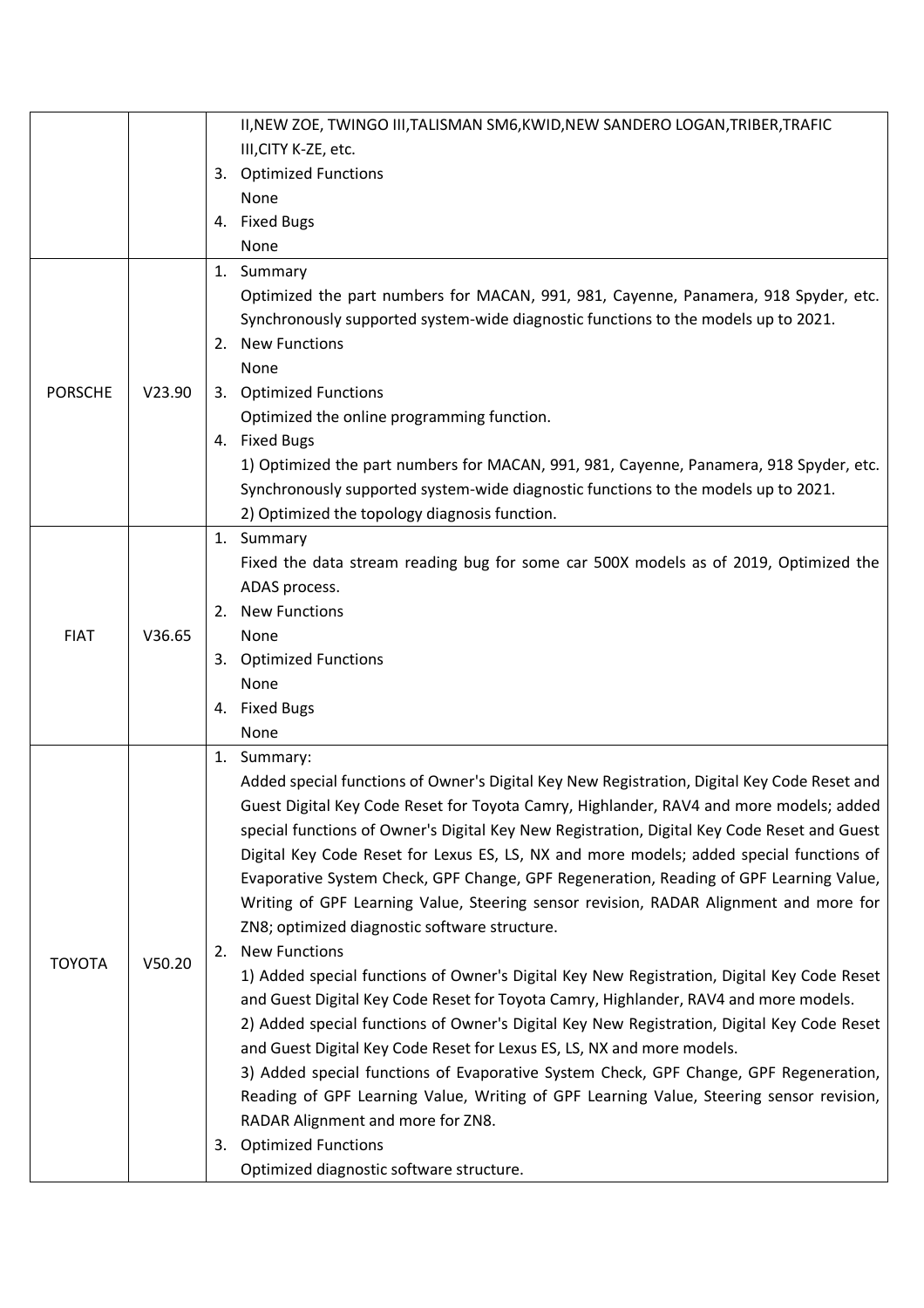|                 |        | 4. Fixed Bugs                                                                                                                                                                                                                                                                                                                                                                                                                                                                                                                                                                                                                                                                                                                                                                                                                                                                                                                                                                                                                           |
|-----------------|--------|-----------------------------------------------------------------------------------------------------------------------------------------------------------------------------------------------------------------------------------------------------------------------------------------------------------------------------------------------------------------------------------------------------------------------------------------------------------------------------------------------------------------------------------------------------------------------------------------------------------------------------------------------------------------------------------------------------------------------------------------------------------------------------------------------------------------------------------------------------------------------------------------------------------------------------------------------------------------------------------------------------------------------------------------|
|                 |        | None                                                                                                                                                                                                                                                                                                                                                                                                                                                                                                                                                                                                                                                                                                                                                                                                                                                                                                                                                                                                                                    |
| <b>SPRINTER</b> | V21.42 | 1. Summary                                                                                                                                                                                                                                                                                                                                                                                                                                                                                                                                                                                                                                                                                                                                                                                                                                                                                                                                                                                                                              |
|                 |        | Added the offline coding function for the engine, gearbox, instrument panel, airbag,<br>headlamp, gateway, A/C, electronic ignition, SAM (Signal Acquisition and Actuation Control<br>Module), body, and entertainment systems under the chassis 906 (as of 2013), 447, 448,<br>907, 910, 470, 471, 415.<br>2. New Functions                                                                                                                                                                                                                                                                                                                                                                                                                                                                                                                                                                                                                                                                                                            |
|                 |        | Added the offline coding function for the engine, gearbox, instrument panel, airbag,<br>headlamp, gateway, A/C, electronic ignition, SAM (Signal Acquisition and Actuation Control<br>Module), body, and entertainment systems under the chassis 906 (as of 2013), 447, 448,                                                                                                                                                                                                                                                                                                                                                                                                                                                                                                                                                                                                                                                                                                                                                            |
|                 |        | 907, 910, 470, 471, 415.<br>3. Optimized Functions                                                                                                                                                                                                                                                                                                                                                                                                                                                                                                                                                                                                                                                                                                                                                                                                                                                                                                                                                                                      |
|                 |        | added the display of imperial units for the distance values and speed values of the ADAS<br>calibration function.                                                                                                                                                                                                                                                                                                                                                                                                                                                                                                                                                                                                                                                                                                                                                                                                                                                                                                                       |
|                 |        | 4. Fixed Bugs<br>Rectified the failure to scan systems during automatic search and access for car models as<br>of 2020 (chassis 907/910).                                                                                                                                                                                                                                                                                                                                                                                                                                                                                                                                                                                                                                                                                                                                                                                                                                                                                               |
| <b>SKODA</b>    | V28.31 | 1. Summary<br>Optimized Anti-theft Functions for the 4th generation and above Anti-theft System;<br>optimized functions of Online Coding, Online Parameterization Configuration and more in<br>the online functions, updated online security login data; optimized functions of Basic<br>Adjustment, System Entry, Steering Angle Learning and Read DTCs for the system of some<br>vehicle models.<br>2. New Functions<br>None<br>3. Optimized Functions<br>1) Optimized Anti-theft functions for the 4th generation and above Anti-theft System;<br>2) Optimized functions of Online Coding, Online Parameterization Configuration and more<br>in the online functions, updated online security login data;<br>3) Optimized the function of Basic Adjustment for the system of some vehicle models;<br>4) Optimized System Entry for the system of some vehicle models;<br>5) Optimized the function of Steering Angle Learning;<br>6) Optimized the function of Read DTCs for some vehicle models;<br><b>Fixed Bugs</b><br>4.<br>None |
| IMM_BENZ        | V10.04 | Summary<br>1.<br>Added The Password Calculation (By Losing All Keys) Function For Several EIS Types. Added<br>The Reading And Erasing Functions For Several Engines. Added The Reading And Erasing<br>Functions For The ISM/DSM.<br><b>New Functions</b><br>2.<br>1) Added The Password Calculation (By Losing All Keys) Function For The EIS Of The W166,<br>W197, W212, W218, W246, W172, W204, W207 Types.<br>2) Added The Reading And Erasing Functions For The Engines CR4.xx, CR5.xx, CR6.xx,                                                                                                                                                                                                                                                                                                                                                                                                                                                                                                                                     |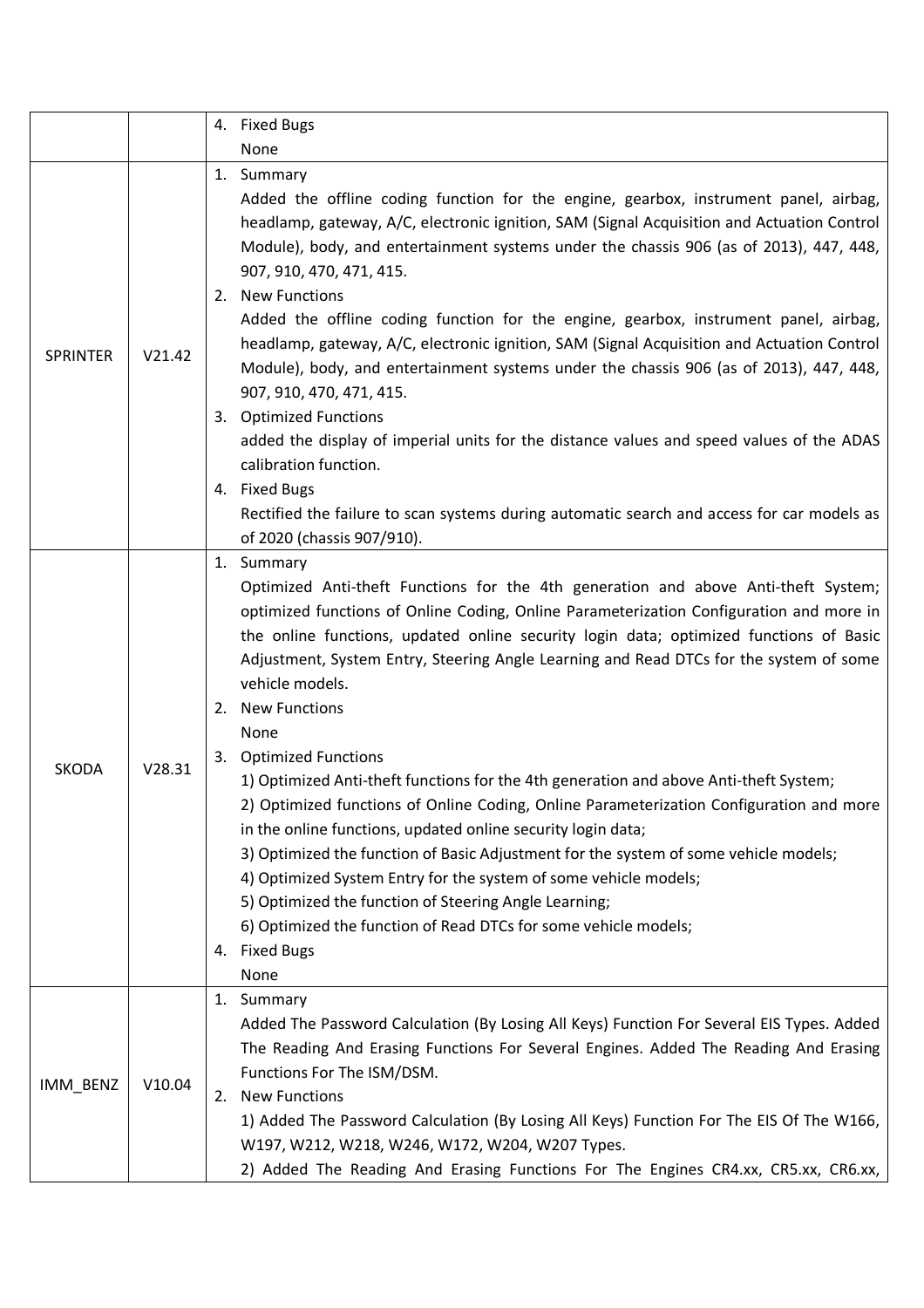|                        |        | CR60.xx, CRD.11, CRD2.xx, CRD3.xx, ME2.8.1, SIM4LE, SIM4LKE.                                                                                                                                                                                                                                                                                                                                                                                                                                                                                                                                                                                                                                                                                                                                                                                                                  |
|------------------------|--------|-------------------------------------------------------------------------------------------------------------------------------------------------------------------------------------------------------------------------------------------------------------------------------------------------------------------------------------------------------------------------------------------------------------------------------------------------------------------------------------------------------------------------------------------------------------------------------------------------------------------------------------------------------------------------------------------------------------------------------------------------------------------------------------------------------------------------------------------------------------------------------|
|                        |        | 3) Added The Reading And Erasing Functions For The ISM/DSM.                                                                                                                                                                                                                                                                                                                                                                                                                                                                                                                                                                                                                                                                                                                                                                                                                   |
|                        |        | 3. Optimized Functions                                                                                                                                                                                                                                                                                                                                                                                                                                                                                                                                                                                                                                                                                                                                                                                                                                                        |
|                        |        | None                                                                                                                                                                                                                                                                                                                                                                                                                                                                                                                                                                                                                                                                                                                                                                                                                                                                          |
|                        |        | 4. Fixed Bugs                                                                                                                                                                                                                                                                                                                                                                                                                                                                                                                                                                                                                                                                                                                                                                                                                                                                 |
|                        |        | None                                                                                                                                                                                                                                                                                                                                                                                                                                                                                                                                                                                                                                                                                                                                                                                                                                                                          |
|                        |        | 1. Summary                                                                                                                                                                                                                                                                                                                                                                                                                                                                                                                                                                                                                                                                                                                                                                                                                                                                    |
| IMM<br><b>CHERY EV</b> | v10.01 | Added Diagnostic Program for 18 ECUs of eQ/Arrizo 5e/eQ1 (S51EV ANT)/ Tiggo<br>3xe/S32EV(eQ2)/Arrizo 5e (Model Year Vehicle)/ eQ1 (eQ1 (S51EV ANT) ANT MODEL YEAR<br>VEHICLE)/ Tiggo e/Arrizo e/Tiggo 3xe (Model Year Vehicle)/ Tiggo e (2021MY)/ eQ5<br>(ANT)(2020MY)/ eQ5 (ANT)(2021MY) models.<br>2. New Functions<br>Added Diagnostic Program for 18 ECUs ofeQ/Arrizo 5e/eQ1 (S51EV ANT)/ Tiggo<br>3xe/S32EV(eQ2)/Arrizo 5e (Model Year Vehicle)/ eQ1 (eQ1 (S51EV ANT) ANT MODEL YEAR<br>VEHICLE)/ Tiggo e/Arrizo e/Tiggo 3xe (Model Year Vehicle)/ Tiggo e (2021MY)/ eQ5<br>(ANT)(2020MY)/ eQ5 (ANT)(2021MY) models, including key learning and other diagnostic<br>functions;<br><b>Optimized Functions</b><br>3.<br>None<br>4. Fixed Bugs                                                                                                                              |
|                        |        | None                                                                                                                                                                                                                                                                                                                                                                                                                                                                                                                                                                                                                                                                                                                                                                                                                                                                          |
| VOLVO                  | V44.54 | 1. Summary<br>Added ADAS menus for LYNK&CO models. Optimized the DTC display for Volvo and<br>LYNK&CO models. Optimized some special functions for Volvo models. Corrected the ADAS<br>function for some Volvo models.<br>2. New Functions<br>1) Added ADAS menus for LYNK&CO models, including ADAS system scanning, ADAS system<br>selection, and ADAS special functions.<br><b>Optimized Functions</b><br>3.<br>2) Optimized the DTC display for Volvo and LYNK&CO models.<br>3) Optimized the following ABS system special function for some Volvo models: calibrating<br>brake control module (BCM) internal hydraulic control unit<br><b>Fixed Bugs</b><br>4.<br>Fixed the following ADAS special function for models such as S90 (17-), V60 (19-), S90L,<br>XC40, S60 (19-), V90 (17-), V90 Cross Country, XC60 (18-), XC90 (16-): ASDM radar and<br>camera correction |
| <b>BENZ</b>            | V49.65 | 1. Summary<br>Added the coding function for some systems under chassis 211, 169, 164, 251, etc.<br><b>New Functions</b><br>2.<br>Added the coding function for some systems under chassis 211, 169, 164, 251, etc.<br>3. Optimized Functions<br>Optimized the ADAS calibration function.<br>4. Fixed Bugs<br>Modified the following special function for the AAC system of chassis 221:                                                                                                                                                                                                                                                                                                                                                                                                                                                                                       |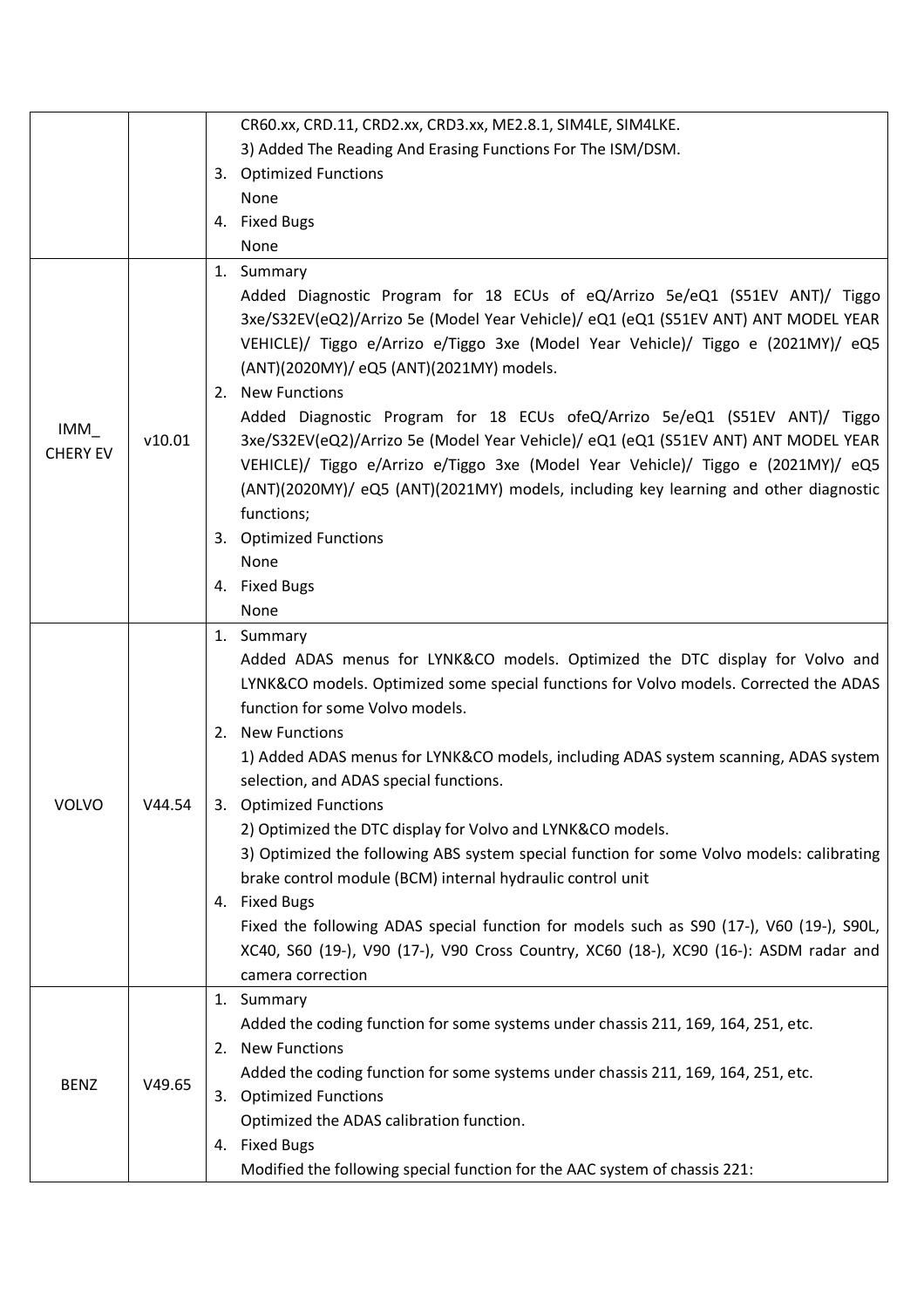|               |        | Breaking-in procedure after replacement of refrigerant compressor                                                                                                                                                                                                                                                                                                                                                                                                                                                                                                                                                                                                                                                                                                                                                                                                                                                                                                                                                                                                                                                                                                  |
|---------------|--------|--------------------------------------------------------------------------------------------------------------------------------------------------------------------------------------------------------------------------------------------------------------------------------------------------------------------------------------------------------------------------------------------------------------------------------------------------------------------------------------------------------------------------------------------------------------------------------------------------------------------------------------------------------------------------------------------------------------------------------------------------------------------------------------------------------------------------------------------------------------------------------------------------------------------------------------------------------------------------------------------------------------------------------------------------------------------------------------------------------------------------------------------------------------------|
| <b>MAZDA</b>  |        | 1. Summary                                                                                                                                                                                                                                                                                                                                                                                                                                                                                                                                                                                                                                                                                                                                                                                                                                                                                                                                                                                                                                                                                                                                                         |
|               |        | Added support for ADAS PRO+.                                                                                                                                                                                                                                                                                                                                                                                                                                                                                                                                                                                                                                                                                                                                                                                                                                                                                                                                                                                                                                                                                                                                       |
|               |        | <b>New Functions</b><br>2.                                                                                                                                                                                                                                                                                                                                                                                                                                                                                                                                                                                                                                                                                                                                                                                                                                                                                                                                                                                                                                                                                                                                         |
|               |        | None                                                                                                                                                                                                                                                                                                                                                                                                                                                                                                                                                                                                                                                                                                                                                                                                                                                                                                                                                                                                                                                                                                                                                               |
|               | V42.75 | 3. Optimized Functions                                                                                                                                                                                                                                                                                                                                                                                                                                                                                                                                                                                                                                                                                                                                                                                                                                                                                                                                                                                                                                                                                                                                             |
|               |        | None                                                                                                                                                                                                                                                                                                                                                                                                                                                                                                                                                                                                                                                                                                                                                                                                                                                                                                                                                                                                                                                                                                                                                               |
|               |        | 4. Fixed Bugs                                                                                                                                                                                                                                                                                                                                                                                                                                                                                                                                                                                                                                                                                                                                                                                                                                                                                                                                                                                                                                                                                                                                                      |
|               |        | Fixed the bug that additional information of some DTCs is incorrect.                                                                                                                                                                                                                                                                                                                                                                                                                                                                                                                                                                                                                                                                                                                                                                                                                                                                                                                                                                                                                                                                                               |
|               |        | 1. Summary                                                                                                                                                                                                                                                                                                                                                                                                                                                                                                                                                                                                                                                                                                                                                                                                                                                                                                                                                                                                                                                                                                                                                         |
|               |        | Added and optimized basic functions and special functions for Engine, Transmission Control                                                                                                                                                                                                                                                                                                                                                                                                                                                                                                                                                                                                                                                                                                                                                                                                                                                                                                                                                                                                                                                                         |
|               |        | Unit, Body Electrical System and other systems. Fixed the function of Keys All Lost for                                                                                                                                                                                                                                                                                                                                                                                                                                                                                                                                                                                                                                                                                                                                                                                                                                                                                                                                                                                                                                                                            |
|               |        | One-Push Start system.                                                                                                                                                                                                                                                                                                                                                                                                                                                                                                                                                                                                                                                                                                                                                                                                                                                                                                                                                                                                                                                                                                                                             |
|               |        | <b>New Functions</b><br>2.                                                                                                                                                                                                                                                                                                                                                                                                                                                                                                                                                                                                                                                                                                                                                                                                                                                                                                                                                                                                                                                                                                                                         |
|               |        | 1) Added Bluetooth and Semiconductor Fuse Module that support Body Electrical System;                                                                                                                                                                                                                                                                                                                                                                                                                                                                                                                                                                                                                                                                                                                                                                                                                                                                                                                                                                                                                                                                              |
| <b>HONDA</b>  | V48.20 | 2) Added Actuation Test and Special Functions for Engine, Transmission Control Unit and                                                                                                                                                                                                                                                                                                                                                                                                                                                                                                                                                                                                                                                                                                                                                                                                                                                                                                                                                                                                                                                                            |
|               |        | other systems.                                                                                                                                                                                                                                                                                                                                                                                                                                                                                                                                                                                                                                                                                                                                                                                                                                                                                                                                                                                                                                                                                                                                                     |
|               |        | 3. Optimized Functions                                                                                                                                                                                                                                                                                                                                                                                                                                                                                                                                                                                                                                                                                                                                                                                                                                                                                                                                                                                                                                                                                                                                             |
|               |        | Optimized ADAS (Advanced Driving Assistance System) function structure;                                                                                                                                                                                                                                                                                                                                                                                                                                                                                                                                                                                                                                                                                                                                                                                                                                                                                                                                                                                                                                                                                            |
|               |        | 4. Fixed Bugs                                                                                                                                                                                                                                                                                                                                                                                                                                                                                                                                                                                                                                                                                                                                                                                                                                                                                                                                                                                                                                                                                                                                                      |
|               |        | Fixed the function of Keys All Lost for One-Push Start system, such as when replacing the                                                                                                                                                                                                                                                                                                                                                                                                                                                                                                                                                                                                                                                                                                                                                                                                                                                                                                                                                                                                                                                                          |
|               |        | BCM (Body Control Module) of Civic in the year of 2020.                                                                                                                                                                                                                                                                                                                                                                                                                                                                                                                                                                                                                                                                                                                                                                                                                                                                                                                                                                                                                                                                                                            |
|               |        | 1. Summary                                                                                                                                                                                                                                                                                                                                                                                                                                                                                                                                                                                                                                                                                                                                                                                                                                                                                                                                                                                                                                                                                                                                                         |
|               |        | Added about 500 actuation test functions, special functions, and DTC working support                                                                                                                                                                                                                                                                                                                                                                                                                                                                                                                                                                                                                                                                                                                                                                                                                                                                                                                                                                                                                                                                               |
|               |        | functions for 2021MY INFINITI QX55, INFINITI QX80, INFINITIQ60, KICKS, ROGUE T33,                                                                                                                                                                                                                                                                                                                                                                                                                                                                                                                                                                                                                                                                                                                                                                                                                                                                                                                                                                                                                                                                                  |
|               | V44.90 |                                                                                                                                                                                                                                                                                                                                                                                                                                                                                                                                                                                                                                                                                                                                                                                                                                                                                                                                                                                                                                                                                                                                                                    |
|               |        |                                                                                                                                                                                                                                                                                                                                                                                                                                                                                                                                                                                                                                                                                                                                                                                                                                                                                                                                                                                                                                                                                                                                                                    |
|               |        |                                                                                                                                                                                                                                                                                                                                                                                                                                                                                                                                                                                                                                                                                                                                                                                                                                                                                                                                                                                                                                                                                                                                                                    |
|               |        | 2<br>New Functions                                                                                                                                                                                                                                                                                                                                                                                                                                                                                                                                                                                                                                                                                                                                                                                                                                                                                                                                                                                                                                                                                                                                                 |
|               |        |                                                                                                                                                                                                                                                                                                                                                                                                                                                                                                                                                                                                                                                                                                                                                                                                                                                                                                                                                                                                                                                                                                                                                                    |
|               |        |                                                                                                                                                                                                                                                                                                                                                                                                                                                                                                                                                                                                                                                                                                                                                                                                                                                                                                                                                                                                                                                                                                                                                                    |
|               |        |                                                                                                                                                                                                                                                                                                                                                                                                                                                                                                                                                                                                                                                                                                                                                                                                                                                                                                                                                                                                                                                                                                                                                                    |
|               |        |                                                                                                                                                                                                                                                                                                                                                                                                                                                                                                                                                                                                                                                                                                                                                                                                                                                                                                                                                                                                                                                                                                                                                                    |
| <b>NISSAN</b> |        |                                                                                                                                                                                                                                                                                                                                                                                                                                                                                                                                                                                                                                                                                                                                                                                                                                                                                                                                                                                                                                                                                                                                                                    |
|               |        |                                                                                                                                                                                                                                                                                                                                                                                                                                                                                                                                                                                                                                                                                                                                                                                                                                                                                                                                                                                                                                                                                                                                                                    |
|               |        |                                                                                                                                                                                                                                                                                                                                                                                                                                                                                                                                                                                                                                                                                                                                                                                                                                                                                                                                                                                                                                                                                                                                                                    |
|               |        |                                                                                                                                                                                                                                                                                                                                                                                                                                                                                                                                                                                                                                                                                                                                                                                                                                                                                                                                                                                                                                                                                                                                                                    |
|               |        |                                                                                                                                                                                                                                                                                                                                                                                                                                                                                                                                                                                                                                                                                                                                                                                                                                                                                                                                                                                                                                                                                                                                                                    |
|               |        |                                                                                                                                                                                                                                                                                                                                                                                                                                                                                                                                                                                                                                                                                                                                                                                                                                                                                                                                                                                                                                                                                                                                                                    |
|               |        |                                                                                                                                                                                                                                                                                                                                                                                                                                                                                                                                                                                                                                                                                                                                                                                                                                                                                                                                                                                                                                                                                                                                                                    |
|               |        |                                                                                                                                                                                                                                                                                                                                                                                                                                                                                                                                                                                                                                                                                                                                                                                                                                                                                                                                                                                                                                                                                                                                                                    |
|               |        |                                                                                                                                                                                                                                                                                                                                                                                                                                                                                                                                                                                                                                                                                                                                                                                                                                                                                                                                                                                                                                                                                                                                                                    |
|               |        |                                                                                                                                                                                                                                                                                                                                                                                                                                                                                                                                                                                                                                                                                                                                                                                                                                                                                                                                                                                                                                                                                                                                                                    |
|               |        |                                                                                                                                                                                                                                                                                                                                                                                                                                                                                                                                                                                                                                                                                                                                                                                                                                                                                                                                                                                                                                                                                                                                                                    |
|               |        | TERRA, QASHQAI, R53, and 2022MY LEAF, INFINITI Q50v. Synchronously supported basic<br>functions, actuation test, special functions, and coding data for 2021MY Nissan. Added the<br>ADAS PRO+ target calibration process. Fixed some test bugs.<br>1) Added about 500 actuation test functions, special functions, and DTC working support<br>functions for 2021MY INFINITI QX55, INFINITI QX80, INFINITIQ60, KICKS, ROGUE T33,<br>TERRA, QASHQAI, R53, and 2022MY LEAF, INFINITI Q50v.<br>2) Synchronously supported basic functions, actuation test, and special functions for<br>2021MY Nissan.<br>3) Synchronously supported coding data for 2021MY Nissan.<br>4) Added the ADAS PRO+ target calibration process.<br><b>Optimized Functions</b><br>3.<br>1) Optimized the version information, DTCs, and data stream functions.<br>2) Optimized the anti-theft function for TEANA, INFINITI Q50L, etc.<br>3) Optimized the software structure.<br>4. Fixed Bugs<br>1) Rectified the special function execution failure for the engine system of 2015MY INFINITI<br>Q50.<br>2) Rectified the test failure for the hybrid system and ABS system of 2008MY ALTIMA |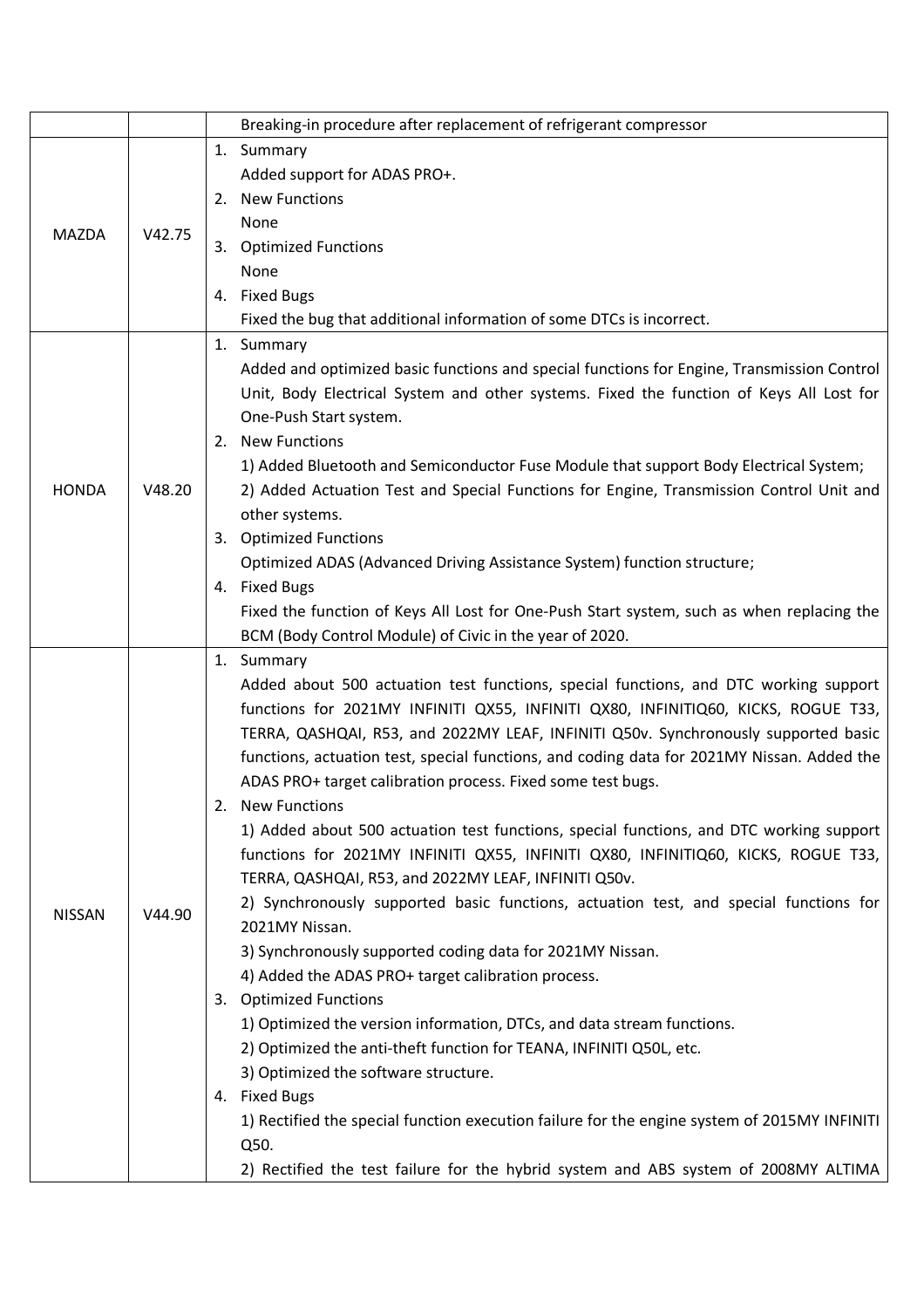|                |        | Hybrid.                                                                                      |
|----------------|--------|----------------------------------------------------------------------------------------------|
|                |        | 1. Summary                                                                                   |
| <b>TESLA</b>   |        | Optimized the DTC reading function for some car model systems. Optimized the car model       |
|                |        | and system access modes.                                                                     |
|                |        | 2. New Functions                                                                             |
|                | V10.07 | None                                                                                         |
|                |        | 3. Optimized Functions                                                                       |
|                |        | 1) Optimized the DTC reading function for some car model systems.                            |
|                |        | 2) Optimized the car model and system access modes.                                          |
|                |        | 4. Fixed Bugs                                                                                |
|                |        | None                                                                                         |
|                |        | 1. Summary                                                                                   |
|                |        | Added the ECU read/write function for 22 Bosch EDC16 series engines. Added the ECU           |
|                |        | read/write function for 6 gearbox models. Optimized the file saving function.                |
|                |        | 2. New Functions                                                                             |
|                |        | 1) Added the ECU read/write function for the following 22 Bosch EDC16 series engines:        |
| <b>RESET</b>   |        | EDC16C10, EDC16C2, EDC16C31, EDC16C32, EDC16C34, EDC16C35,                                   |
| <b>PROG</b>    |        | EDC16C36, EDC16C39, EDC16C4, EDC16C41, EDC16C8, EDC16C9, EDC16CP31, EDC16CP33,               |
| (IMMO          | V10.10 | EDC16CP34,                                                                                   |
| Program)       |        | EDC16CP35, EDC16CP36, EDC16CP39, EDC16U1, EDC16U31, EDC16U34, EDC16UC40                      |
|                |        | 2) Added the ECU read/write function for the following 6 gearbox models: 6HP19, 6HP21,       |
|                |        | 6HP26, 6HP28, 6HP32, GS19 6HP19                                                              |
|                |        | 3. Optimized Functions                                                                       |
|                |        | optimized the file saving function.                                                          |
|                |        | 4. Fixed Bugs                                                                                |
|                |        | None                                                                                         |
|                |        | 1. Summary                                                                                   |
|                | V43.42 | Added basic functions, actuation test, and configuration function for 26 systems (including  |
|                |        | engine, ABS, A/C, airbag, instrument panel, A/T, central control unit) of EXPRESS II and     |
|                |        | MEGANE IV SEDAN ph2.                                                                         |
|                |        | Optimized basic functions for 26 systems (including engine, ABS, A/C, airbag, instrument     |
|                |        | panel, A/T, central control unit) of KOLEOS, KADJAR, MEGANE IV, KOLEOS II, ARKANA, ALPINE    |
|                |        | A110, CAPTUR, CAPTUR II, ESPACE V, DUSTER PH3, LOGAN II/SANDERO II, NEW ZOE, TWINGO          |
|                |        | III, TALISMAN SM6, KWID, NEW SANDERO LOGAN, TRIBER, TRAFIC III, CITY K-ZE, etc.              |
| <b>RENAULT</b> |        | <b>New Functions</b><br>2.                                                                   |
|                |        | 1) Added basic functions, actuation test, and configuration function for 26 systems          |
|                |        | (including engine, ABS, A/C, airbag, instrument panel, A/T, central control unit) of EXPRESS |
|                |        | II and MEGANE IV SEDAN ph2.                                                                  |
|                |        | Optimized basic functions for 26 systems (including engine, ABS, A/C, airbag,<br>2)          |
|                |        | instrument panel, A/T, central control unit) of KOLEOS, KADJAR, MEGANE IV, KOLEOS            |
|                |        | II, ARKANA, ALPINE A110, CAPTUR, CAPTUR II, ESPACE V, DUSTER PH3, LOGAN II/SANDERO           |
|                |        | II, NEW ZOE, TWINGO III, TALISMAN SM6, KWID,                                                 |
|                |        | NEW SANDERO LOGAN, TRIBER, TRAFIC III, CITY K-ZE, etc.                                       |
|                |        | 3. Optimized Functions                                                                       |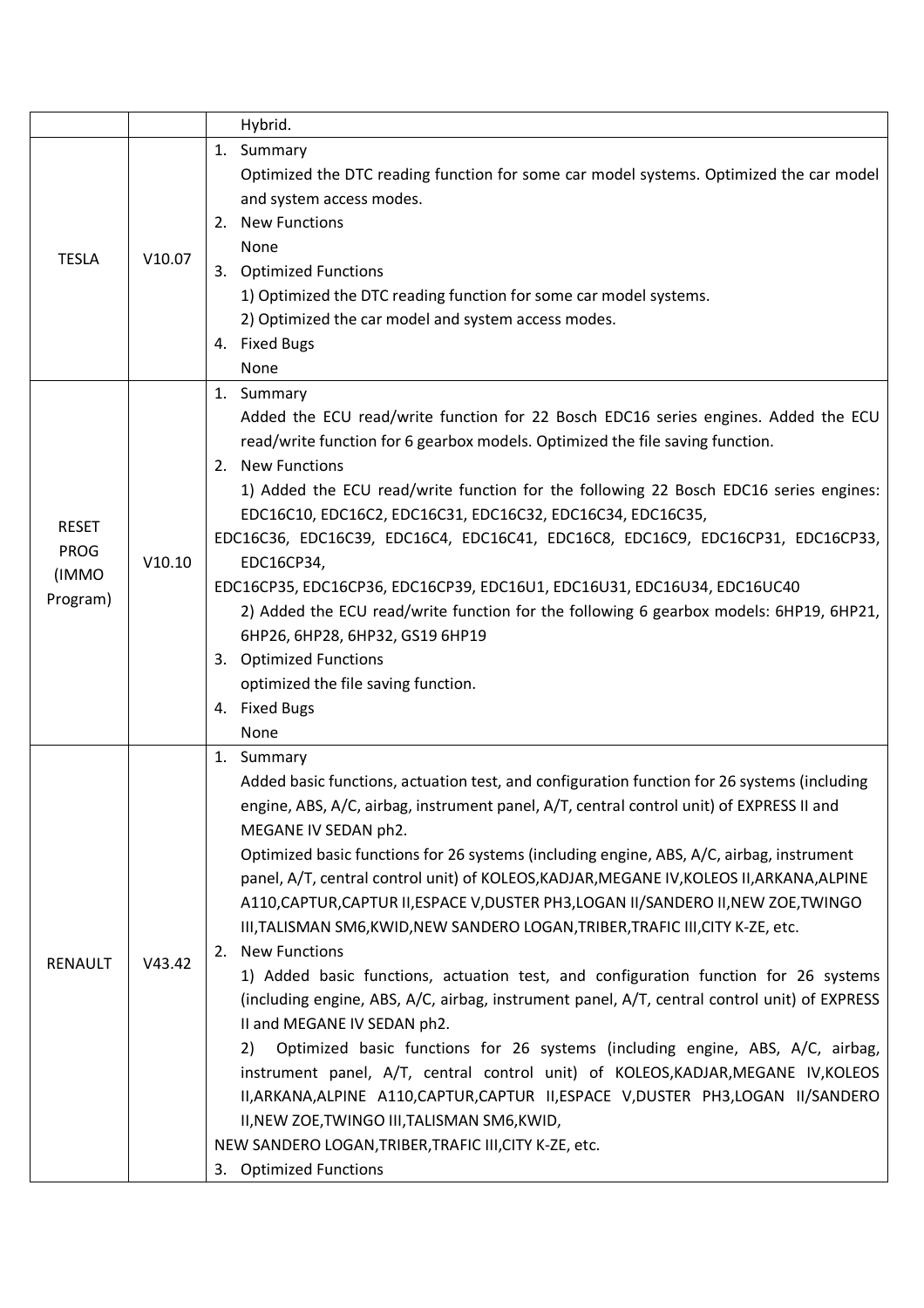|             |        | None                                                                                     |
|-------------|--------|------------------------------------------------------------------------------------------|
|             |        | <b>Fixed Bugs</b><br>4.                                                                  |
|             |        | None                                                                                     |
|             |        | Summary<br>1.                                                                            |
|             | V36.68 | Added support for ADAS Pro+, Added the radar calibration function for 2015-2017 EGEA/TIP |
|             |        | Optimized the ADAS process.                                                              |
|             |        | <b>New Functions</b><br>2.                                                               |
|             |        | 1) Added support for ADAS Pro+                                                           |
| <b>FIAT</b> |        | 2) Added the radar calibration function for 2015-2017 EGEA/TIPO                          |
|             |        | <b>Optimized Functions</b><br>3.                                                         |
|             |        | None                                                                                     |
|             |        | <b>Fixed Bugs</b><br>4.                                                                  |
|             |        | None                                                                                     |

| <b>Software</b>   | <b>Version</b> | <b>Update Info</b>                                                                         |
|-------------------|----------------|--------------------------------------------------------------------------------------------|
|                   |                | 1. Summary                                                                                 |
|                   |                | Added actuation test and special functions for the engine system, management computer,     |
|                   |                | and operation and display system. Optimized data streams for some systems.                 |
|                   |                | <b>New Functions</b><br>2.                                                                 |
|                   |                | 1) Added actuation test and special functions for the MOT-ASM2020-Bosch system.            |
|                   |                | 2) Added actuation test and special functions for the MOT-EDC17SCR-Bosch system.           |
|                   |                | 3) Added actuation test and special functions for the MOT-EDC17RY-Bosch system.            |
|                   |                | 4) Added actuation test for the ZTR-ePTM-MAN system.                                       |
| <b>MAN</b>        | V16.10         | 5) Added actuation test and special functions for the KLM-KR498L4C-Bader system.           |
|                   |                | 6) Added actuation test for the KLM-KR498R-Bader system.                                   |
|                   |                | 7) Added actuation test and special functions for the MOT-FISC-Denso system.               |
|                   |                | <b>Optimized Functions</b><br>3.                                                           |
|                   |                | 1) Optimized data streams for the BEV-JBC-VW system.                                       |
|                   |                | 2) Optimized data streams for the MOT-EDC17SCR-Bosch system.                               |
|                   |                | 3) Optimized data streams for the MOT-EDC17RY-Bosch system.                                |
|                   |                | 4. Fixed Bugs                                                                              |
|                   |                | None                                                                                       |
|                   |                | 1. Summary                                                                                 |
|                   | V10.10         | Added Actuation Test and Special Function.                                                 |
|                   |                | <b>New Functions</b><br>2.                                                                 |
|                   |                | 1) Added 20 functions for Actuation Test: Cylinder Balancing; Cylinder Compression;        |
| $HD_$<br>VOLVO_CE |                | Injector Cut Out, Manual; Variable Geometry Turbo Function; Exhaust After treatment        |
|                   |                | System, Reset; Exhaust After treatment System, Service Regeneration, etc;                  |
|                   |                | 2) Added 13 functions for Special Function: Variable Geometry Turbo; Injectors; Displayed  |
|                   |                | Machine Hours, Correction; Displayed time to service, correction; Displayed Total Traveled |
|                   |                | Distance, Correction; Antitheft system, configuration, etc;                                |

## **Heavy-Duty Truck Software Upgrade**